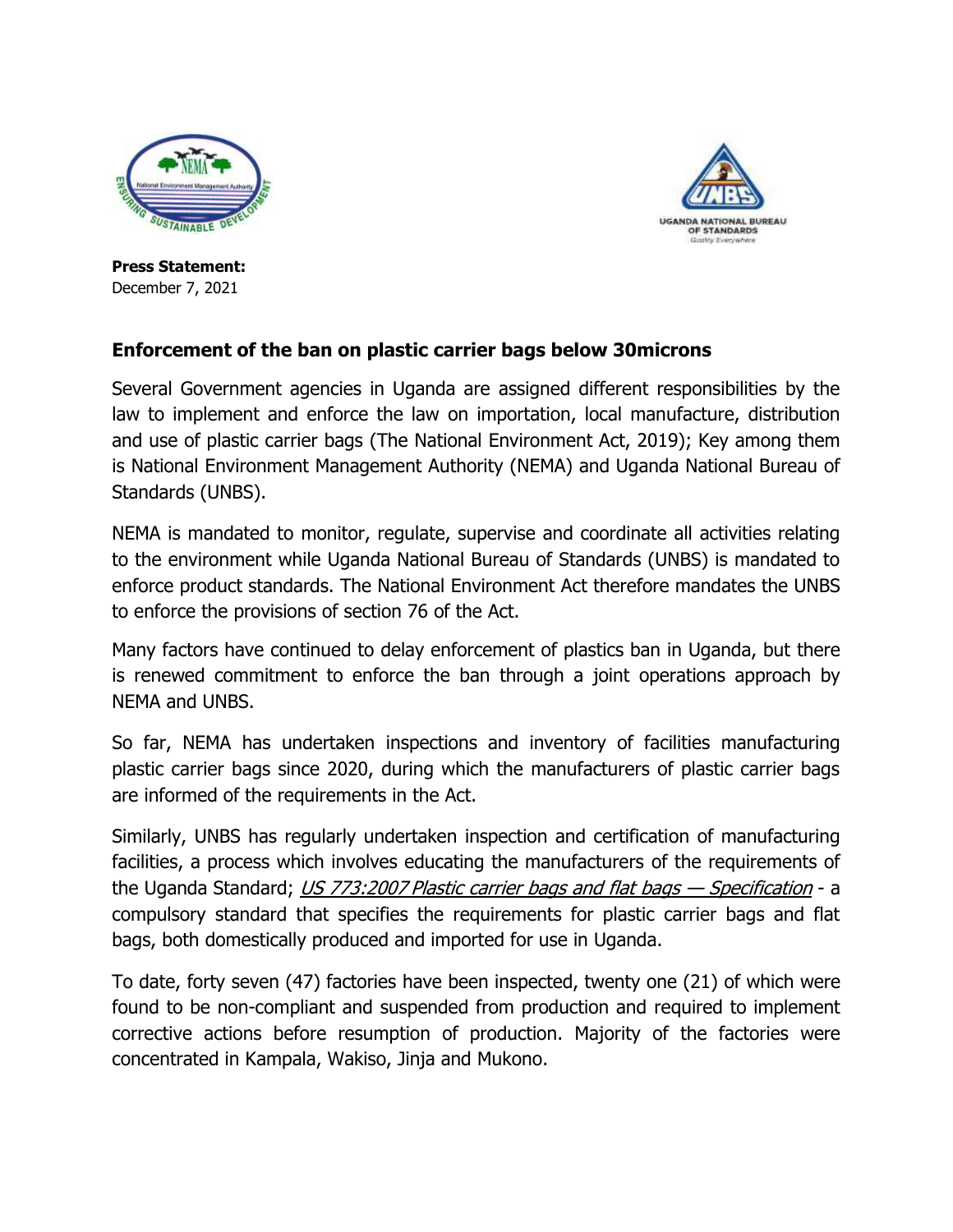Currently, UNBS has over 41 certified manufacturers of Plastic carrier bags and flat bags with 67 valid permits of various products and has seized approximately 133 tonnes of Non-Conforming plastic carrier and flat bags through several enforcement operations inspections.

## **Standards Requirements:**

The Uganda Standard; US 773:2007 Plastic carrier bags and flat bags — Specification covers the thickness and printing requirements of these bags and also sets 30 microns as the minimum requirement for flat and plastic carrier bags. The standard further stipulates the following;

- o *Defects*; The bags shall be free from defects such as gels, streaks, pinholes, and particles of foreign matter, indispersed raw materials, cuts and tears that would impair the performance of the bags.
- $\circ$  *Colour and opacity*; the colour and level of opacity of the bags shall be as agreed to between the purchaser and the supplier.
- $\circ$  *Ease of opening*; the bags shall be capable of being opened readily by hand.
- $\circ$  *Odour*; The polyethylene or polypropylene bags used in the manufacture of bags shall not impart any objectionable odour.

Clause 7.2 of the standard further provides for Consignment slips and marking with the following information on every consignment or batch of bags:

- o name of the product;
- $\circ$  name and address of manufacturer (including country of origin);
- o registered trademark, if any;
- $\circ$  number of bags in a packet;
- $\circ$  film thickness specification of each bag;
- $\circ$  in case of recyclable plastic, the product shall be coded "Recyclable";
- o recyclable plastic carrier bags shall bear a code number for identification purposes; and
- $\circ$  all markings on the consignment slips (or bags) shall be either in English, Kiswahili or both.

Clause 9 provides that no person, company, industry or trader shall manufacture, import, stockpile, trade or distribute for local use plastic carrier bags, which are in contravention of this Uganda Standard.

The standard has been in place since 2007, while the National Environment Act came into force on  $27<sup>th</sup>$  June 2019. Therefore, all manufacturers, importers and distributors of plastic carrier bags are required to comply with National Environment Act and the